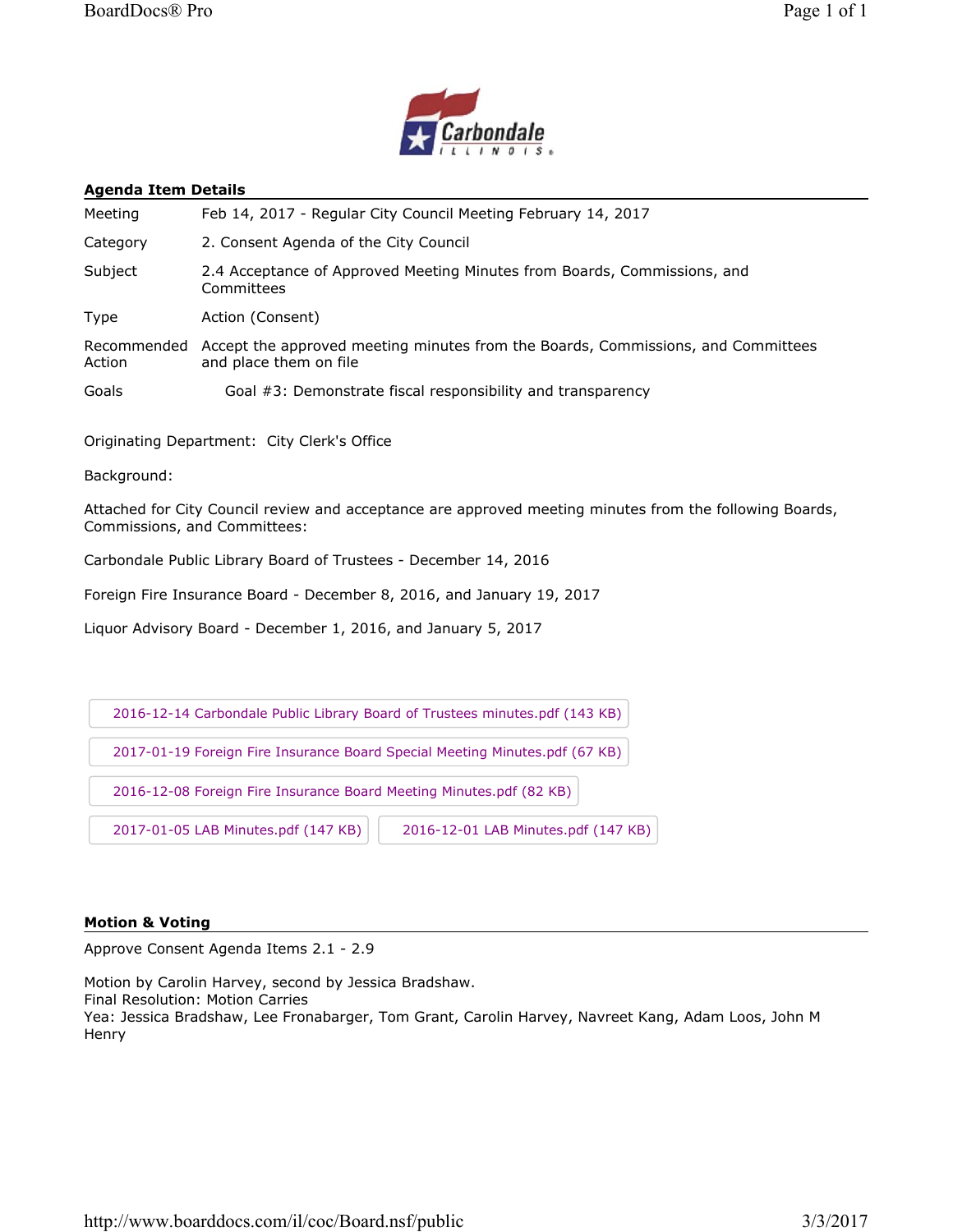## **Carbondale Public Library Board of Trustees**

Wednesday, December 14, 2016 Meeting Room 4:30 p.m. 405 West Main St.

## **MINUTES**

## **Call to order.**

Called to order at 4:30 p.m.

## **Roll call.**

Introductions, audience and visitors. Visitors are asked to introduce themselves at this time and present any issues they wish to discuss. Visitors wishing to address specific agenda items will be granted two to five minutes at the discretion of the President, not to exceed a total of twenty minutes. The Library Board may cut short any comments that are irrelevant, repetitious, or disruptive. (Id. at 1425-26).

### **Present.**

Philip Brown, President (2) Barbara Levine, Vice President (2) Roland Person (2) Don Prosser, Treasurer (3) Harriet Simon Susan Tulis

## **Absent.**

Joyce Hayes, Secretary (3) Julian Pei (3) Sharifa Stewart (2) The number following the Trustee's name indicates the number of absences this fiscal year.

# **Staff present.**

Diana Brawley Sussman, Library Director Gwen Hall Grosshenrich, Finance Manager

### **Visitors present.**

None.

**President's report.** None.

### **Secretary's report.**

1. Approval of the November 9, 2016 minutes. Roland Person moved to approve the minutes. Susan Tulis seconded. MOTION passed unanimously.

### **Correspondence and communications.**

Reviewed letter from the Jackson County Board of Review stating that Kennedy and Crause aka Golden Corral appealed their 2015 reassessment case to the Property Tax Appeal Board.

### **Financial report.**

1. Approval of bills payable up to and including bills due December 16, 2016 to January 15, 2017. Notable bills include 90% payment to two construction companies for work on the Brush building. Roland Person moved to approve payment. Susan Tulis seconded. MOTION passed unanimously.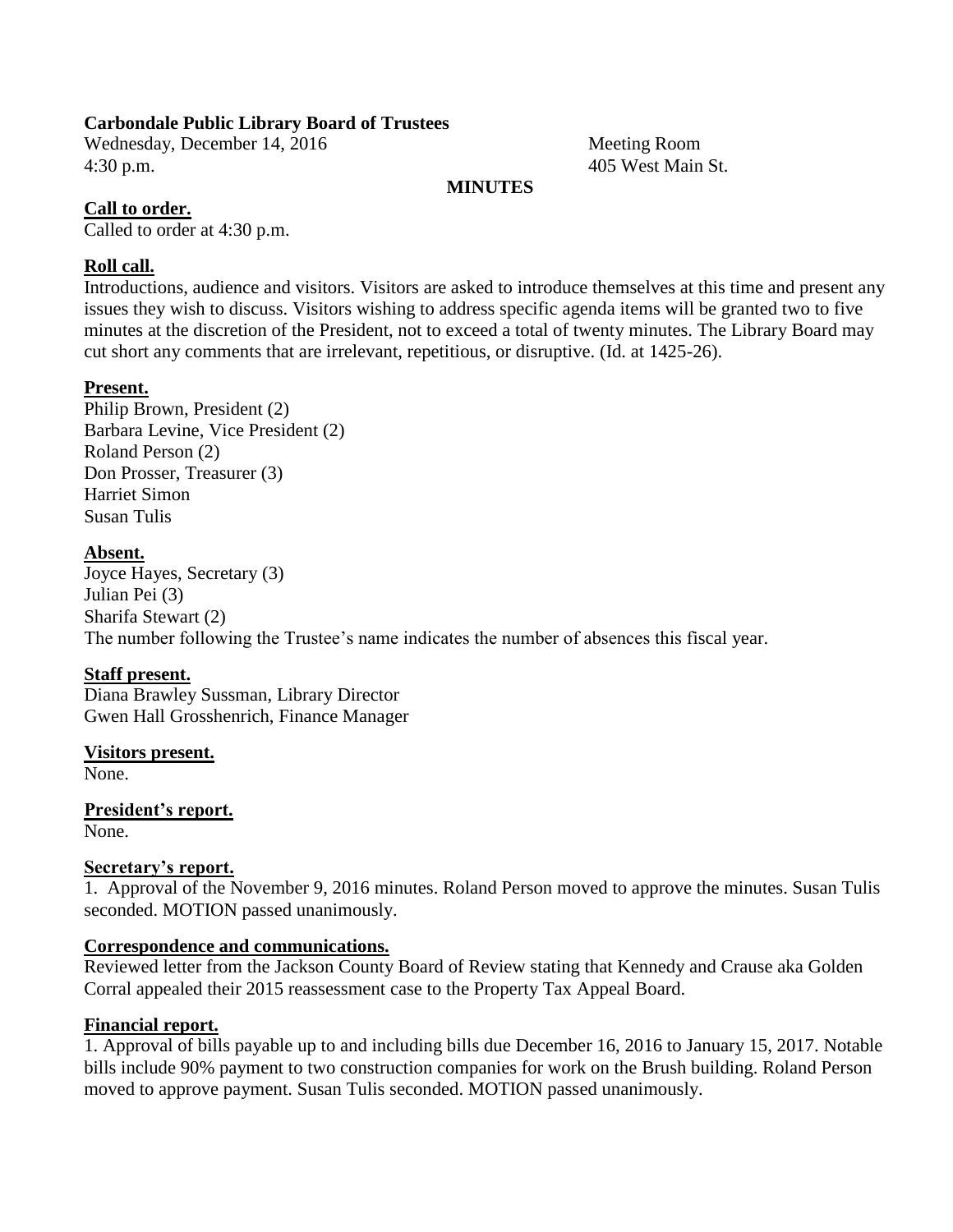2. Acceptance of the financial report for November 2016. All but \$122,000 in property tax revenue has come in. The PNG grant money has come in. Reimbursed funds borrowed from reserves to meet FY17 prerevenue expenses. Harriet Simon moved to accept the financial report. Susan Tulis seconded. MOTION passed unanimously.

3. Reviewed annual audit.

4. Transfer of FY16 savings to reserves. Roland Person made a motion to transfer the \$40,000 anonymous donation to IL Funds, marked as Special Donations. Barbara Levine seconded. MOTION passed unanimously. Philip Brown made a motion to transfer credit card account revenue above \$100 into reserves each month. Roland Person seconded. MOTION passed unanimously.

## **Librarian's report.**

1. Building and grounds maintenance and construction. The Brush building work on the south wall is at 90% completion. There is still a water leak. We have attempted to resolve this with cold patch roofing tar along the south edge of the roof. We will see if this holds.

2. Review and acceptance of dates closed for 2017. Barbara Levine moved to accept dates closed. Philip Brown seconded. MOTION passed unanimously.

3. Review and acceptance of board meeting dates for 2017. Roland Person moved to accept the proposed list of dates (all being the 2nd Wednesday of each month at 4:30 p.m.). Susan Tulis seconded. MOTION passed unanimously.

4. Review and adopt a resolution to comply with the government travel expense control act. Don Prosser made a motion to adopt the resolution with correction of minor typos. Susan Tulis seconded. MOTION passed unanimously.

5. Review and acceptance of investment policy. Roland Person made a motion to approve investment of public funds policy. Philip Brown seconded. MOTION passed unanimously.

6. Review and acceptance of accessibility plan for serving patrons with disabilities. Roland Person moved to approve accessibility plan with formatting edits. Susan Tulis seconded. MOTION passed unanimously.

7. Review of executive session minutes. Harriet Simon moved to keep executive session minutes closed. Don Prosser seconded. MOTION passed unanimously.

8. Review of levy hearing. The City Council expressed appreciation to the library board for choosing not to raise the levy. The city also did not raise their property tax levy.

9. Other. None.

# **Committee reports.**

None.

#### **Unfinished business.** None.

**New business.**

None.

# **Other.**

None.

# **Adjournment.**

Adjourned at 5:12 p.m.

Next Board Meetings for 2017 (all in Public Library meeting room, 4:30 p.m., second Wednesday of each month): January 11, February 8, March 8, April 12, May 10, June 14, July 12, August 9, September 13, October 11, November 8, December 13.

# **Respectfully submitted:**

Joyce Hayes, Secretary **Prepared by:** Diana Brawley Sussman, Library Director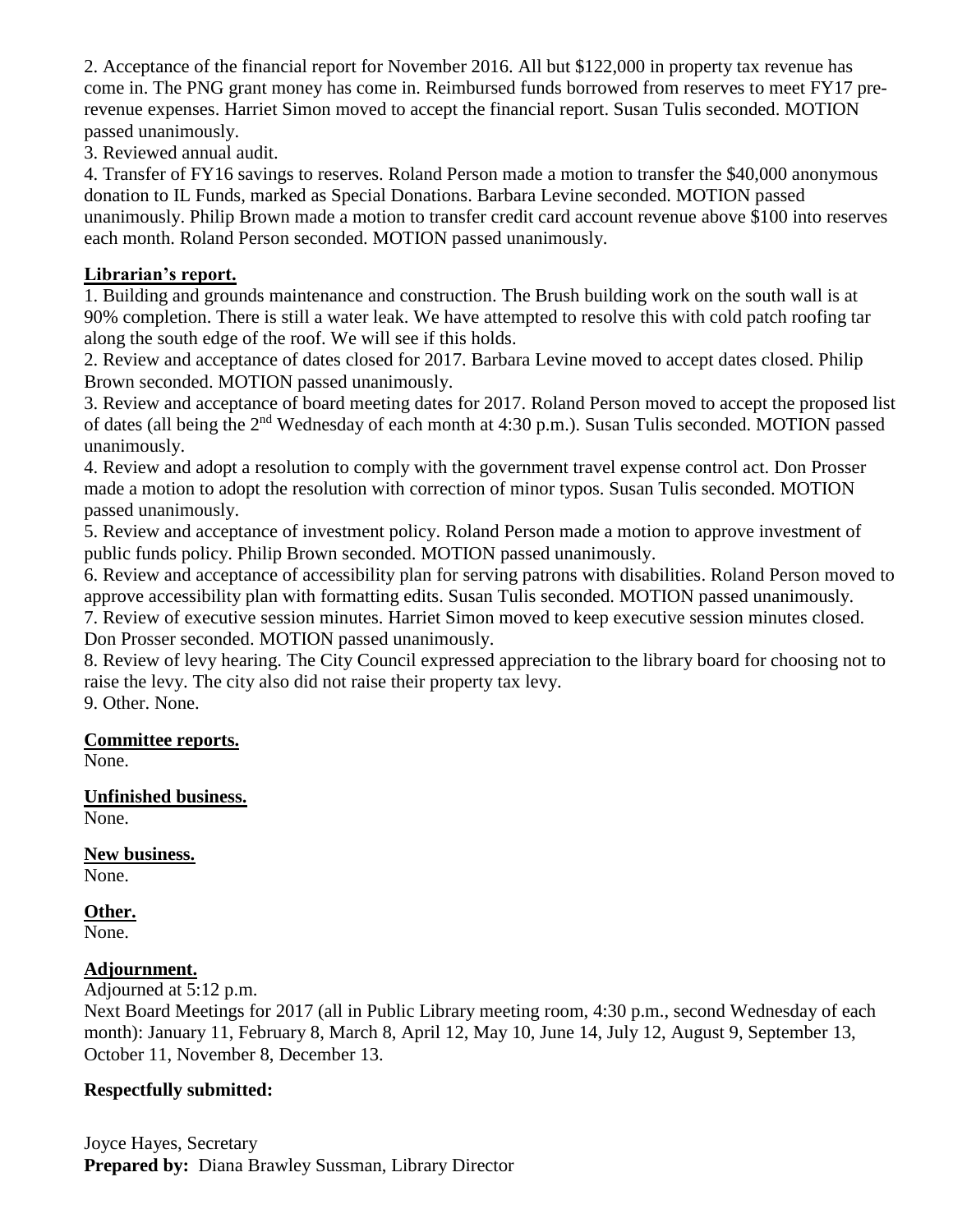## **CITY OF CARBONDALE, ILLINOIS FOREIGN FIRE INSURANCE BOARD**

MEETING MINUTES 9:00 AM, DECEMBER 8, 2016 FIRE STATION #2, 401 N. GLENVIEW

PRESENT: DW PRESLEY, ROB MILLER, KEVIN MILLER, COURTNEY JOSSENDAL, MATTHEW WOZNIAK, CHIEF T. LOMAX. ABSENT: Jacob Earll GUESTS: None

CALL TO ORDER: MEETING CALLED TO ORDER AT 9:16 AM.

MINUTES OF PREVIOUS MEETING: CHIEF LOMAX MOTION TO APPROVE PREVIOUS MEETING MINUTES. JOSSENDAL SECONDS. (6-0)

TREASURER'S REPORT: CURRENT BALANCE OF 46,970.73. OUTSTANDING EXPENDITURES OF \$2,144.97. CURRENT AVAILABLE BALANCE OF \$45,265.76. CHIEF LOMAX MOTIONS TO APPROVE TREASURER REPORT. WOZNIAK SECONDS. (6-0)

UNFINISHED BUSINESS: OCTOBER 2016 MEETING CANCELLED.

NEW BUSINESS:

CHIEF LOMAX MOTION TO SPEND UPTO \$2500.00 ON PATIO FURNITURE FOR STA. 2. JOSSENDAL SECONDS.  $(6-0)$ 

CHIEF LOMAX MOTIONS TO SPEND \$200.00 ON LASER LEVELS FROM LOWES. K. MILLER SECONDS.  $(6-0)$ 

CHIEF LOMAX MOTIONS TO SPEND \$110.00 ON SPEED BAG/HARDWARE FOR STA. 1. PRESLEY  $SECONDS. (6-0)$ 

CHIEF LOMAX MOTIONS TO SPEND \$550.00 ON 2 R.I.T BAGS. WOZNIAK SECONDS. (6-0) WOZNIAK MOTIONS TO SPEND UPTO \$440.00 ON RUBBER FLOORING FOR STA. 1 WEIGHT ROOM. JOSSENDAL SECONDS. (6-0)

CHIEF LOMAX MOTIONS TO SPEND \$1512.95 ON CHAIRS FOR STA. 1 FROM STYLES OF CARBONDALE. K. MILLER SECONDS. (6-0)

PRESLEY MOTIONS TO SPEND \$1450.00 ON WASHER AND DRYER FOR STA. 1. WOZNIAK SECONDS.  $(6-0)$ 

CHIEF LOMAX MOTIONS TO SPEND \$828.00 ON SCOTT GANT LAWN CARE FOR STATION 2. K. MILLER SECONDS. (6-0)

ICE MACHINE MAINTENANCE MOTIONED TO SPEND \$1000.00 FOR BOTH STATIONS. TABLED. (6-0) CHIEF LOMAX MOTIONS TO SPEND \$2550.00 ON PRINTER AND FAX MACHINE FROM STYLES OF CARBONDALE. PRESLEY SECONDS. (6-0)

PRESLEY MOTIONS TO SPEND \$11,805.00 ON BATTERY OPERATED HOLMATRO CUTTER AND SPREADER EXTRICATION EQUIPMENT. WOZNIAK SECONDS. (6-0)

JOSSENDAL DEPARTS MEETING AT 10:15.

JACOB EARLL APPROVED AS BOARD MEMBER. (5-0)

PRESLEY MOTIONS TO ADOPT NEW BY-LAWS, EFFECTIVE 12/8/2016. K. MILLER SECONDS. (5-0) WOZNIAK MOTIONS TO APPROVE 2017 MEETING SCHEDULE. PRESLEY SECONDS. (5-0)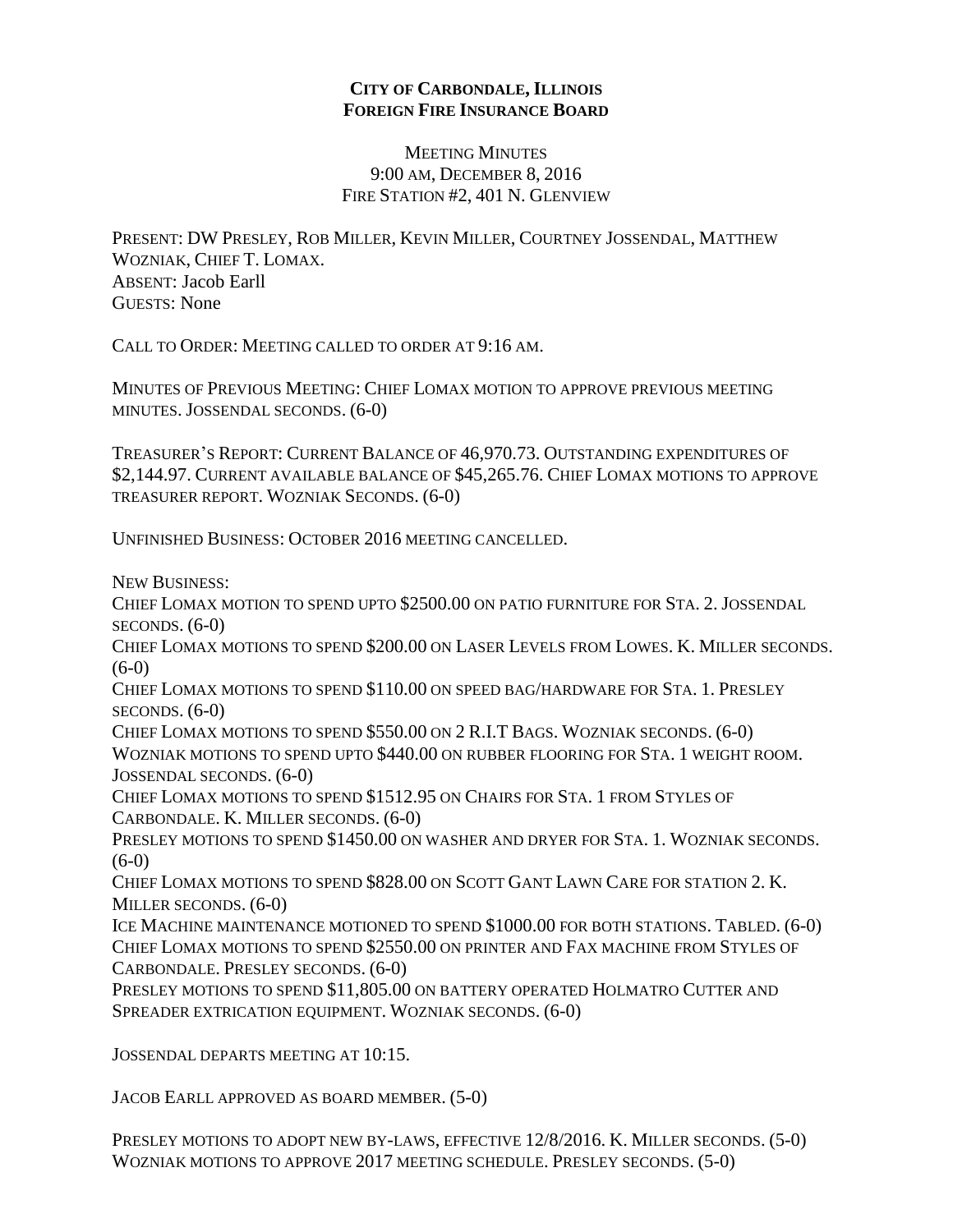Guest Comments and Questions:

ANNOUNCEMENTS AND ADJOURNMENT: R. MILLER ADJOURNS MEETING AT 10:40. K. MILLER SECONDS. (5-0)

Matthew Wozniak, Secretary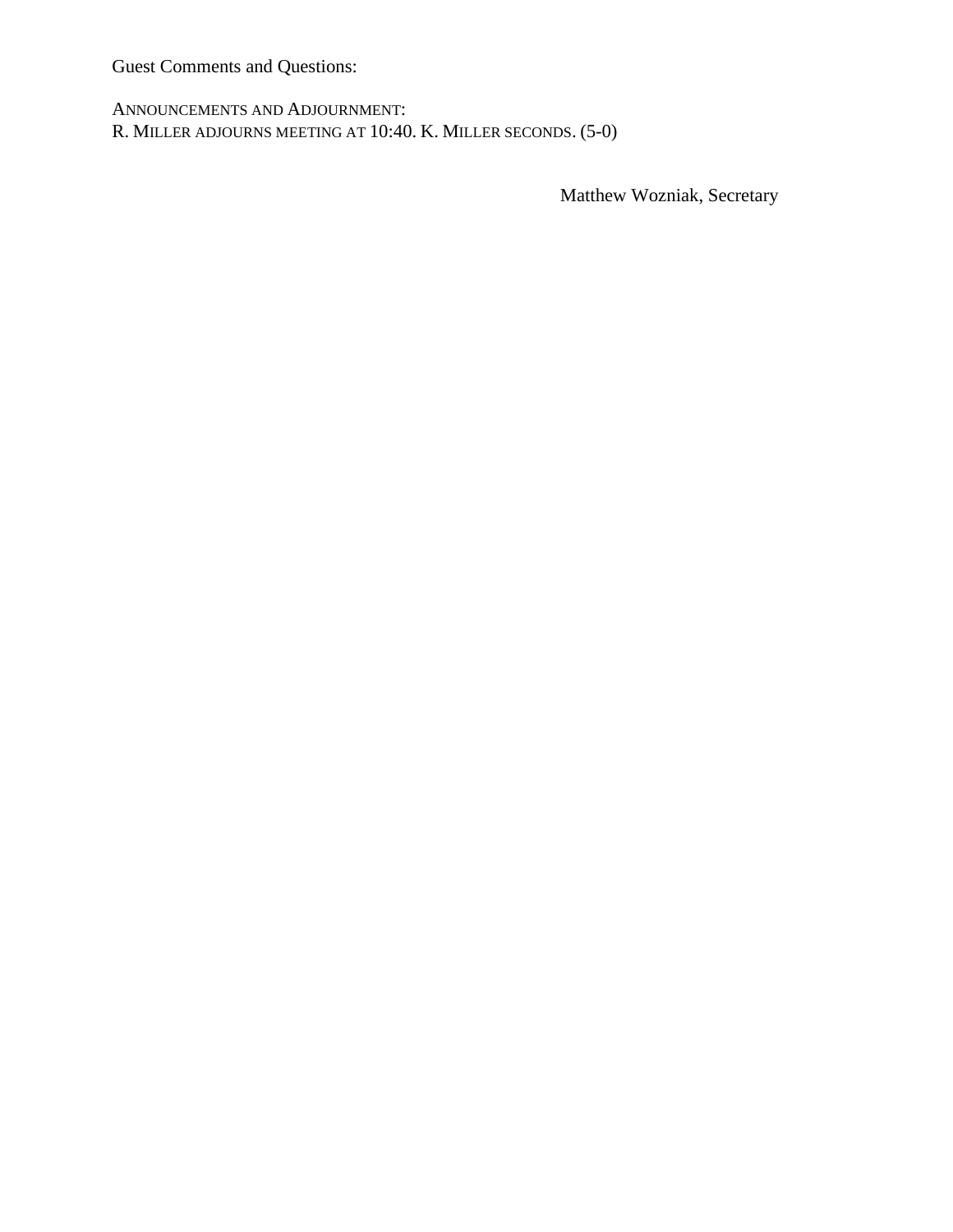## **CITY OF CARBONDALE, ILLINOIS FOREIGN FIRE INSURANCE BOARD**

## **MEETING MINUTES SPECIAL MEETING JANUARY 19, 2017 9:00 AM FIRE STATION #2, 401 N. GLENVIEW**

**PRESENT:** CHIEF LOMAX, D.W PRESLEY, KEVIN MILLER, COURTNEY JOSSENDAL, JACOB EARLL, R. MILLER. **ABSENT:** Matt Wozniak **GUESTS**: None

**CALL TO ORDER:** CALLED TO ORDER 9:04

**MINUTES OF PREVIOUS MEETING:** NOT AVAILABLE AT TIME OF SPECIAL MEETING.

**TREASURER'S REPORT:** CURRENT BALANCE OF \$41,539.23. OUTSTANDING EXPENDITURES OF \$16,533.27.CURRENT AVAILABLE BALANCE OF \$25,005.96. CHIEF LOMAX MOTION TO APPROVE TREASURE REPORT. K. MILLER SECONDS. (6-0)

**UNFINISHED BUSINESS:** NONE.

#### **NEW BUSINESS:**

CHIEF LOMAX MOTIONS TO SPEND UP TO \$3400.00 ON TWO SAMSUNG TVS FOR STA. 1 AND STA. 2. JOSSENDAL SECONDS. (6-0)

R. MILLER MOTIONS TO SPEND UP TO \$250.00 ON TV MOUNTING BRACKET FOR STA. 2. K. MILLER SECONDS.  $(6-0)$ 

CHIEF LOMAX MOTIONS TO SPEND \$29.98 ON A SCREWDRIVER SET FOR STA. 1. R. MILLER  $SECONDS. (6-0)$ 

#### **Guest Comments and Questions**

**ANNOUNCEMENTS AND ADJOURNMENT:** CHIEF LOMAX MOTION TO ADJOURN MEETING AT 9:24. R. MILLER SECONDS. (6-0)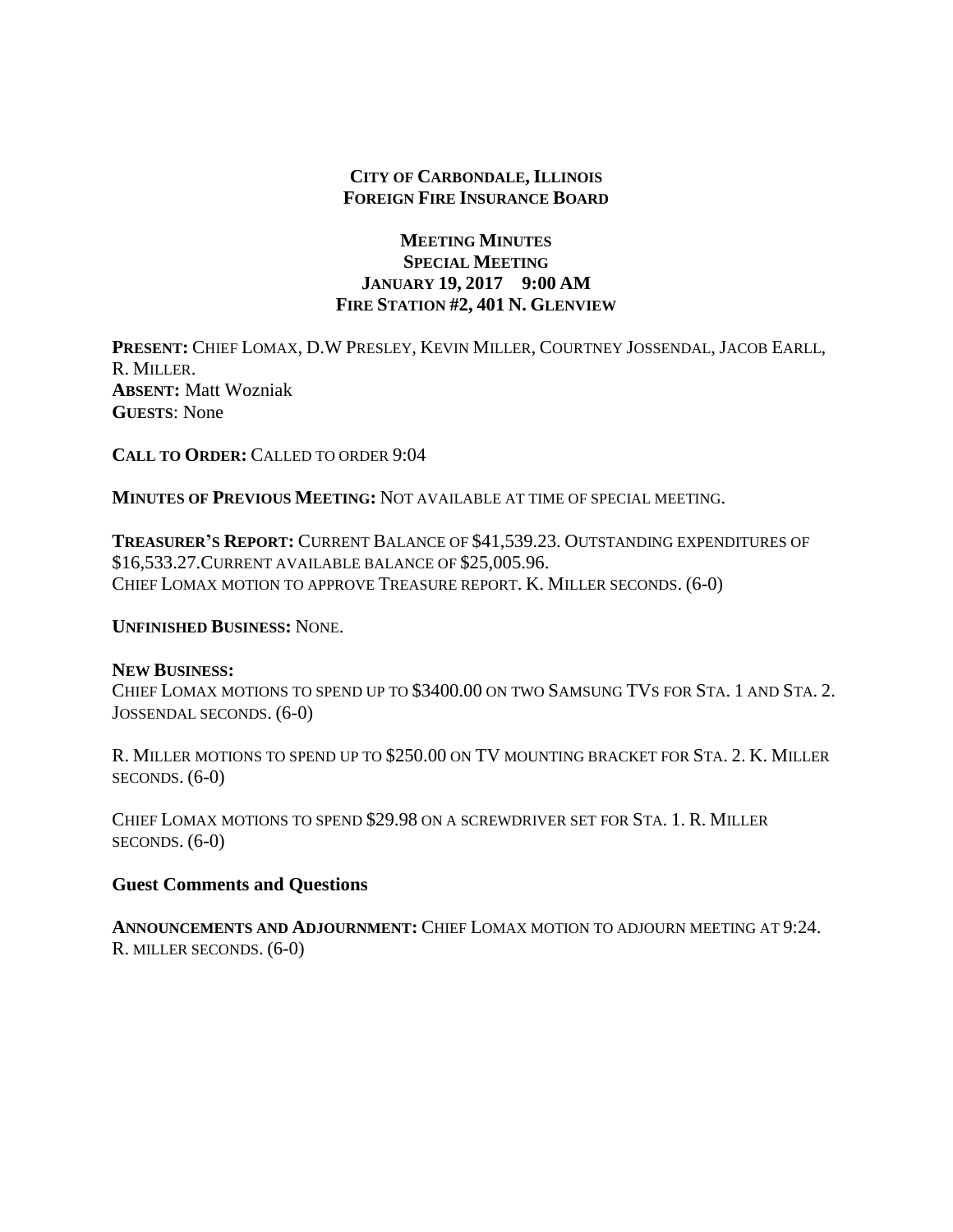

The City of Carbondale's Liquor Advisory Board held a meeting on Thursday, December 1, 2016, in Room 103 of the Carbondale Civic Center, 200 South Illinois Avenue. Mark Robinson called the meeting to order at 5:26 p.m. with the following-named members of the Board present/absent:

## **1. Roll Call**

Present: John Mills, Steve Payne, Tasis Karayiannis, Donald Monty, David Cisco, and Mark Robinson

Absent:

A quorum was available to take action on the agenda items. City Staff present for the meeting included City Clerk Jennifer Sorrell, Lieutenant Paul Edwards, and Fire Inspector Tom Manis.

#### **2. Approval of minutes from October 6, 2016**

David Cisco moved, John Mills seconded, to approve the minutes of October 6, 2016. VOTE: All voted aye; motion declared carried.

#### **3. Acceptance of Police, Fire, and Building and Neighborhood Services First Quarter reports (July – September) for license year 2016-2017**

#### *Steve Payne and Don Monty entered the meeting at approximately 5:30 pm*

M. Robinson mentioned that Mayor Henry submitted a letter requesting the Saluki Bar to appear before the Board to explain why there was a change in the operation of the beer garden. Several complaints of amplified sound at this location are included in the first quarter reports. The Board agreed to have a representative from Saluki Bar come before the Board to address said issues.

Lieutenant Paul Edwards and Fire Inspector Tom Manis were present to answer any questions from the Board. Tom Manis mentioned a crowd control issue with Stix. A congregation of people seem to take up most of the sidewalk space in front of Stix which causes them to overflow into the street. The Board agreed that a representative of Stix should come before the Board to address any concerns.

John Mills moved, T. Karayiannis seconded, to accept and forward the reports to the Local Liquor Control Commission. VOTE: All voted aye; motion declared carried.

#### **4. Review and acceptance of the 2017 Liquor Advisory Board calendar**

The Board accepted the calendar as prepared and the Clerk indicated that the full schedule would be provided to the media.

#### **5. Citizens' Comments -** None.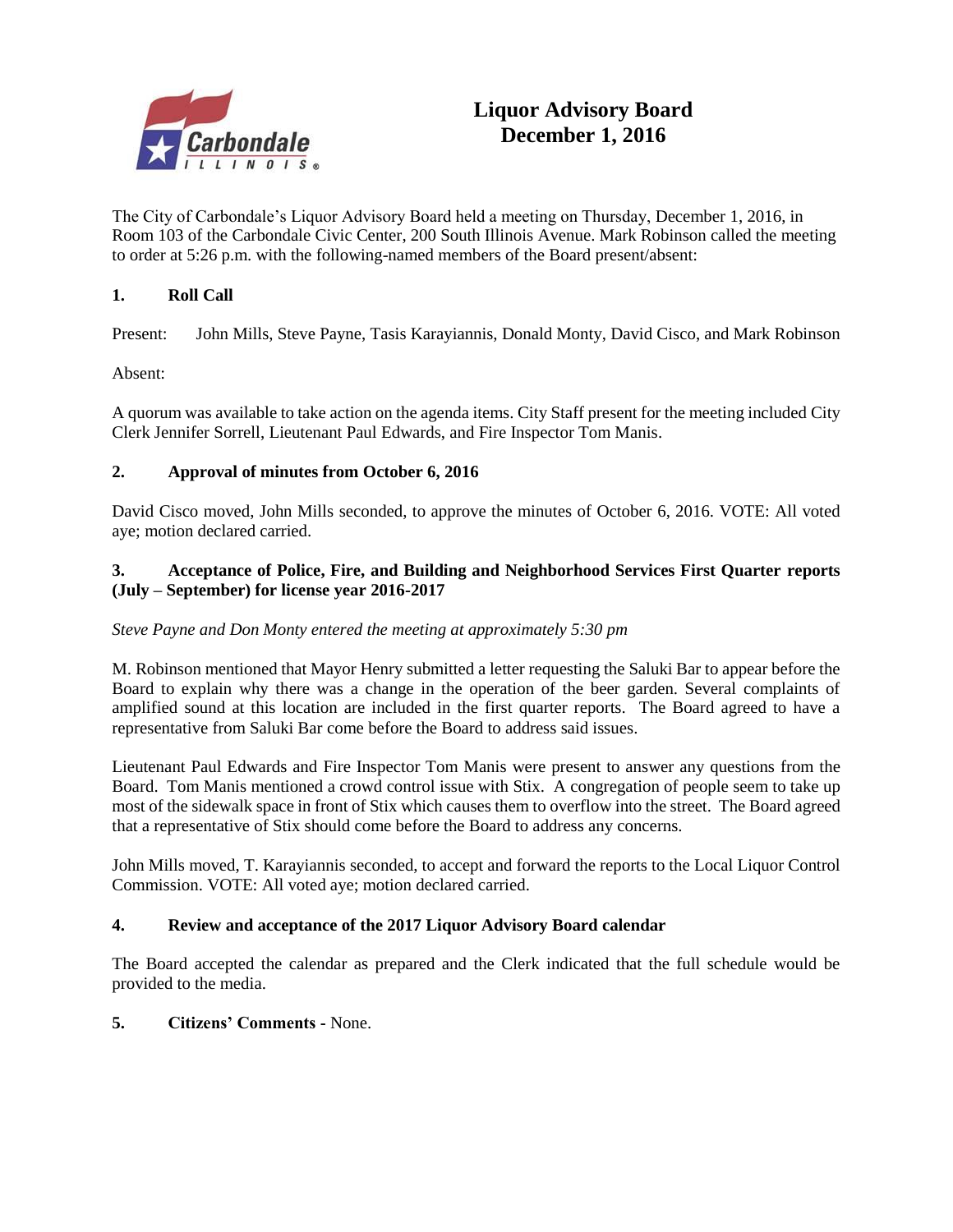# **6. Adjournment**

Meeting adjourned at 5:35 p.m.

Next Liquor Advisory Board Meeting Date: January 5

\_\_\_\_\_\_\_\_\_\_\_\_\_\_\_\_\_\_\_\_\_\_\_\_\_\_\_\_\_\_\_\_\_ \_\_\_\_\_\_\_\_\_\_\_\_\_\_\_\_\_\_\_\_\_\_\_\_\_\_\_\_\_

Jennifer R. Sorrell, City Clerk Date Approved